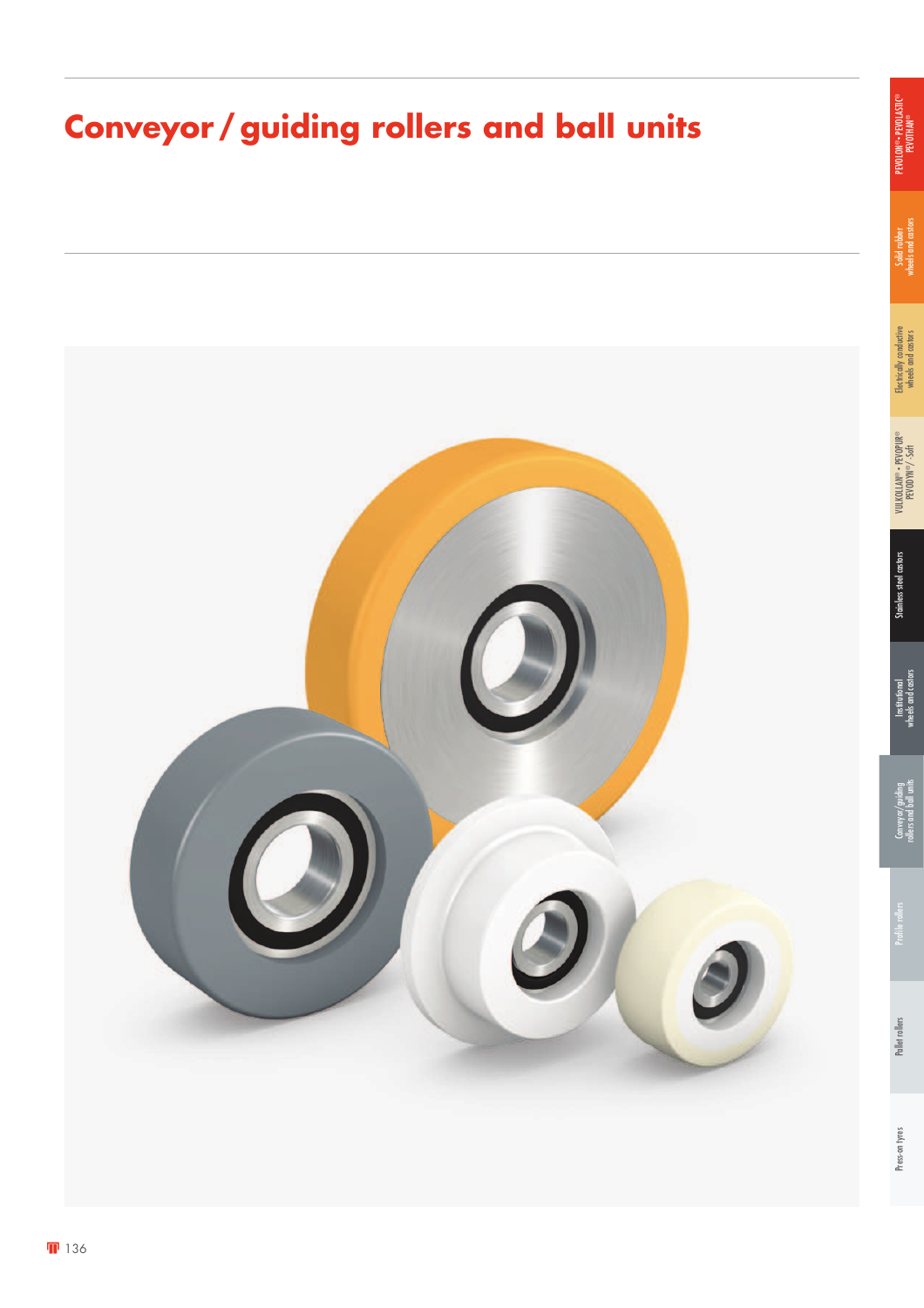# **Conveyor / guiding rollers and ball units product overview**

#### **Conveyor / guiding rollers and ball units**

We produce conveyor rollers with diameters of 30 to 85 mm and with load capacities of 10 to 490 kg. The ball units are sealed on both sides and are sprayed with PEVOLON® or PEVOTHAN®.

We produce the VULKOLLAN<sup>®</sup> guiding rollers with steel roller bodies that are very often used in materials handling with diameters of 40 to 150 mm and with load capacities from 55 to 1,030 kg.

Ball units with bright zinced steel or stainless steel casing are available for a wide range of applications with a load capacity of 10 to 610 kg.



Solid rubber<br>wheels and castors wheels and castors

PEVOLON® • PEVOLASTIC® .ON®• PEVOLASTIC<br>PEVOTHAN®

®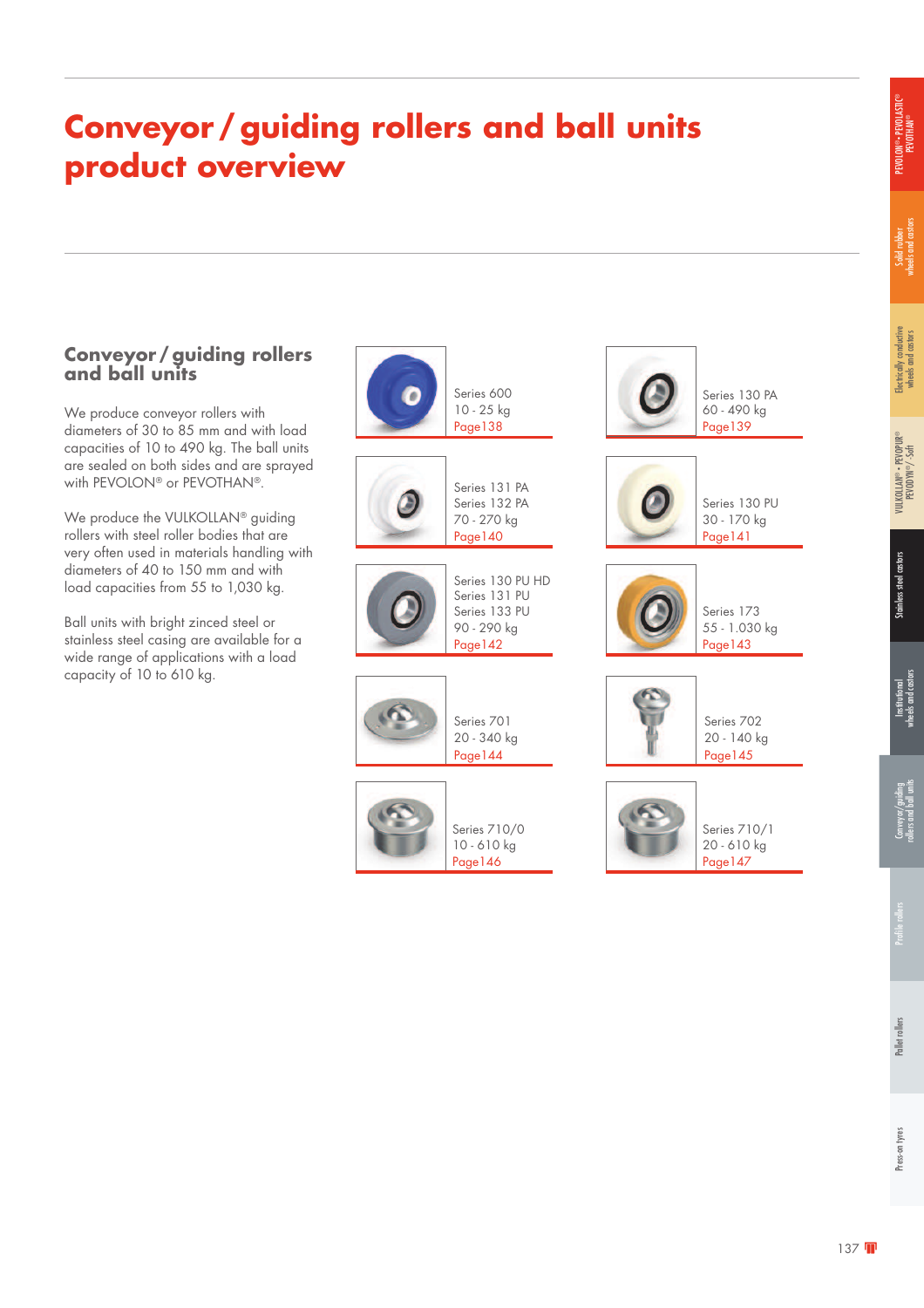# **Plastic and pressed steel conveyor rollers**

#### **Plastic rollers**

Blue plastic rollers with double metal ball bearings in a high-quality polyamide cage, perma-nently bonded to the roller body made of shock and abrasion resistant polypropylene.

| 특               |                 |    | $\rightarrow$ $\rightarrow$ | and- |     |    |
|-----------------|-----------------|----|-----------------------------|------|-----|----|
| Article code    |                 | mm | mm                          | mm   | mm  | kg |
| $600 - 10/6, 5$ | $600 - 20/6.5*$ | 48 | 16                          | 24   | 6,5 |    |
| $600 - 10/8,0$  | $600 - 20/8,5*$ | 48 | $\circ$                     | 24   |     |    |

\* with white hub and stainless ball bearings

#### **Plastic rollers with wheel flange**

Blue plastic rollers, same as series 600-10, but with wheel flange.

| لعجا            |                 |    | rt. | $\rightarrow \mathbb{H} \leftarrow$ |    |     |     |
|-----------------|-----------------|----|-----|-------------------------------------|----|-----|-----|
| Article code    |                 | mm | mm  | mm                                  | mm | mm  | kg  |
| $600 - 30/6, 5$ | $600 - 40/6.5*$ | 48 | 16  | 18                                  | 24 | 6,5 | 10  |
| 600-30/8,0      | 600-40/8,0*     | 48 | 16  | 18                                  | 24 |     | I O |

\* with white hub and stainless ball bearings

#### **Steel rollers**

Pressed steel, zinced and chroma-ted, with hardened axis, with ball bearings.

| 볼              |    | $\rightarrow$ 1<br>$\rightarrow$ | -<br>$\rightarrow$ | $\Theta(\mathbb{R}^d) \to \mathbb{R}^d$ |    |
|----------------|----|----------------------------------|--------------------|-----------------------------------------|----|
| Article code   | mm | mm                               | mm                 | mm                                      | kg |
| $600 - 50/6,2$ | 48 | 15                               | 22                 | 6,2                                     | 25 |
| $600 - 50/6,2$ | 48 | 15                               | 24                 | 6,2                                     | 25 |
| $600 - 70/8,2$ | 48 | 16                               | 24                 | 8,2                                     | 25 |

Design same as series 600-50, however with one-sided fixing bolt.

| ليكا         |    | $\rightarrow$ l J $\leftarrow$ |    | <b>Bolt length/thread</b> |    |
|--------------|----|--------------------------------|----|---------------------------|----|
| Article code | mm | mm                             | mm | mm                        | kg |
| 600-80       | 48 |                                |    | 12 mm/M8                  |    |





Series 600-30/ -40



Series 600-50/ -70



Series 600-10/ -20

Stainless steel castors VULKOLLAN® • PEVOPUR Stainless steel castors

®

Electrically conductive wheels and castors

Electrically conductive<br>wheels and castors

Solid rubber<br>wheels and castors wheels and castors

PEVOLON® • PEVOLASTIC® PEVOTHAN®

> PEVODYN ®/ -Soft

**Institutional** wheels and castors

rollers and ball units

**138**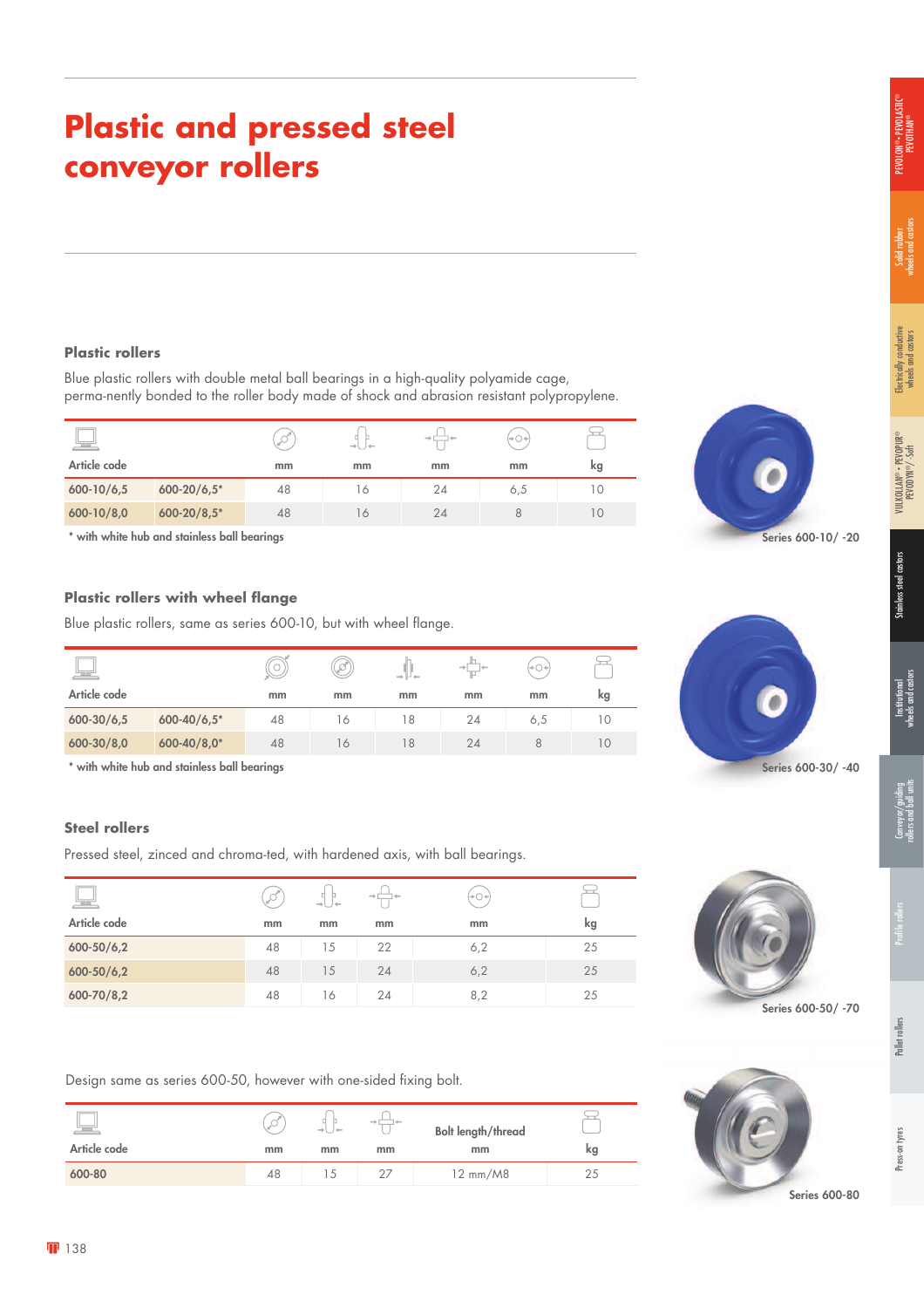**PEVOLON® conveyor rollers** 

Roller body made of high-quality thermoplastic polyamide moulded around the ball bearing (/5).

**with ball bearing**

# PE.VO.LON<sup>®</sup> conveyor rollers

Series 130 PA

|                          | ø  |      |                | $+O+$ | يے  |
|--------------------------|----|------|----------------|-------|-----|
| Article code             | mm | mm   | mm             | mm    | kg  |
| 130 PA/030/011/5/8       | 30 | 11   | 7              | 8     | 60  |
| 130 PA/040/014,5/5/10    | 40 | 14,5 | $\,8\,$        | 10    | 100 |
| 130 PA/040/016/5/15*     | 40 | 16   | 9              | 15    | 120 |
| 130 PA/040/018,5/5/10    | 40 | 18,5 | 8              | 10    | 140 |
| 130 PA/042/014,5/5/10    | 42 | 14,5 | 8              | 10    | 110 |
| 130 PA/042/014,5/5/12    | 42 | 14,5 | 10             | 12    | 110 |
| 130 PA/044/016/5/12      | 44 | 16   | 8              | 12    | 130 |
| 130 PA/050/012/5/8*      | 50 | 12   | $\overline{7}$ | 8     | 110 |
| 130 PA/050/015/5/10      | 50 | 15   | 9              | 10    | 140 |
| 130 PA/050/015/5/12      | 50 | 15   | 8              | 12    | 140 |
| 130 PA/050/020/5/12*     | 50 | 20   | 10             | 12    | 190 |
| 130 PA/050/018/5/12*     | 50 | 18   | 10             | 12    | 170 |
| 130 PA/054/022/5/12      | 54 | 22   | 10             | 12    | 230 |
| 130 PA/055/025/5/15 B**  | 55 | 25   | 9              | 15    | 270 |
| 130 PA/060/030/5/15 GF30 | 60 | 30   | 13             | 15    | 350 |
| 130 PA/062/020/5/12      | 62 | 20   | 19             | 12    | 240 |
| 130 PA/065/018,5/5/10    | 65 | 18,5 | 9              | 10    | 230 |
| 130 PA/065/018,5/5/12    | 65 | 18,5 | 10             | 12    | 230 |
| 130 PA/070/035/5/20 B**  | 70 | 35   | 41             | 20    | 490 |
| 130 PA/080/020/5/12      | 80 | 20   | 10             | 12    | 310 |
| 130 PA/080/020/5/15      | 80 | 20   | 10             | 15    | 310 |
| 130 PA/080/020/5/17      | 80 | 20   | 12             | 17    | 310 |
| 130 PA/080/025/5/25      | 80 | 25   | 12             | 25    | 400 |

GF30 = reinforced-fibreglass

|  | as above, but roller body with wider tread |  |  |  |  |  |  |
|--|--------------------------------------------|--|--|--|--|--|--|
|--|--------------------------------------------|--|--|--|--|--|--|

| 130 PA/038/028/5/12 | 38 | 28 | 10 | 12         | 200 |
|---------------------|----|----|----|------------|-----|
| 130 PA/038/038/5/12 | 38 | 38 | 10 | 12         | 250 |
| 130 PA/042/028/5/10 | 42 | 28 | 8  | 10         | 220 |
| 130 PA/042/028/5/12 | 42 | 28 | 10 | $12 \,$    | 220 |
| 130 PA/042/038/5/12 | 42 | 38 | 10 | $\sqrt{2}$ | 300 |

\* black

\*\* with crowned tread

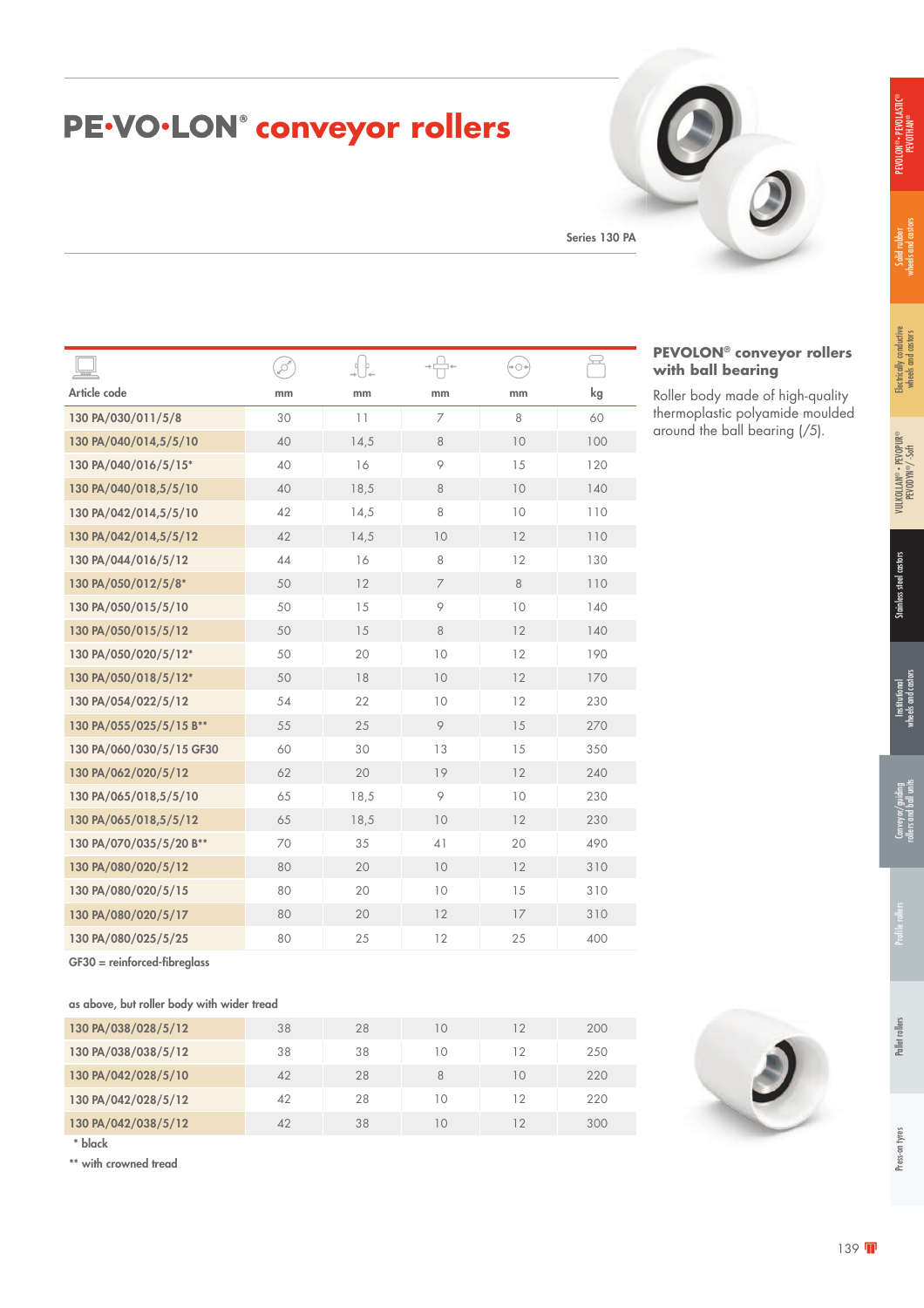# Press-on tyres Pallet rollers Profile rollers Conveyor/guiding rollers and ball units Conveyor/guiding<br>ollers and ball unit

# PE<sup>.</sup>VO.LON<sup>®</sup> single flanged **rollers and grooved wheels**



| $\overline{\phantom{a}}$       |    | D  |      |      |    |    |     | .<br>roll    |
|--------------------------------|----|----|------|------|----|----|-----|--------------|
| Article code                   | mm | mm | mm   | mm   | mm | mm | kg  | Roll         |
| 131 PA/035/010/050/018/5/12    | 50 | 35 | 18   | 10   | 8  | 12 | 70  | ther<br>arou |
| 131 PA/050/026,5/090/035/5/12* | 90 | 50 | 35   | 26,5 | 10 | 12 | 270 |              |
| 131 PA/060/020/065/025/5/15    | 65 | 60 | 25   | 20   | 9  | 15 | 240 |              |
| 131 PA/062/019/081/026,5/5/15  | 82 | 62 | 26,5 | 19   | 12 | 15 | 240 |              |
| 131 PA/062/019/081/026,5/5/17  | 82 | 62 | 26,5 | 19   | 10 | 17 | 240 |              |

 $\prod_{i=1}^n$ 

 $\mathbb{I}$ 

Ĭ

P

 $\circledcirc$ 

131 PA/062/019/081/026,5/5/17 82 62 26,5 19 11 17 240

Article code mm mm mm mm mm mm kg 132 PA/065/055/018/5/17 65 55 18 4 12 17 75 132 PA/085/075/020/5/10 85 75 20 8 9 10 200 132 PA/085/075/020/5/12 85 75 20 8 10 12 200 132 PA/085/075/020/5/20 85 75 20 8 14 20 200

 $\circledcirc$ 

 $\circledcirc$ 

#### **PEVOLON® single flanged rollers with ball bearing**

er body made of high-quality moplastic polyamide moulded und the ball bearing  $\frac{1}{5}$ .

#### **PEVOLON® grooved wheels with ball bearing**

Roller body made of high-quality thermoplastic polyamide moulded around the ball bearing (/5).

| For more PEVOLON® single flanged rollers and grooved wheels, see page 150/151. |  |  |
|--------------------------------------------------------------------------------|--|--|

\* with cylindrical tread

 $\Box$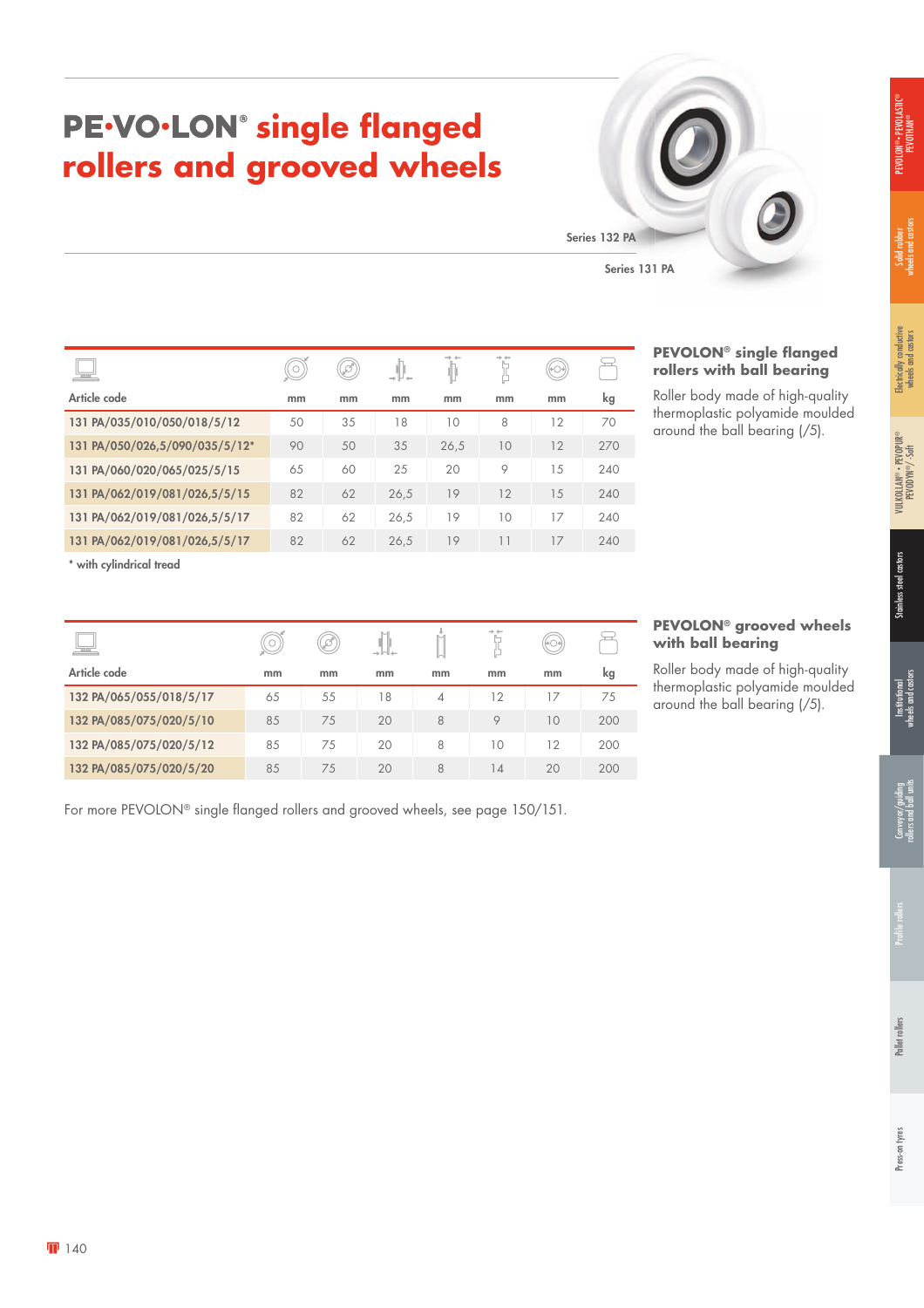# Conveyor/guiding<br>rollers and ball units Press-on tyres Pallet rollers Profile rollers Conveyor/guiding rollers and ball units

# PE<sup>.</sup>VO<sup>.</sup>THAN<sup>®</sup> conveyor rollers

Series 130 PU

**PEVOTHAN® conveyor rollers with ball bearing** Roller body made of high-quality thermoplastic polyurethane (96° Shore A) moulded around

the ball bearing (/5).

| $\overline{\phantom{a}}$ | ø  | 마.   |                | +0+ | ₩   |
|--------------------------|----|------|----------------|-----|-----|
| Article code             | mm | mm   | mm             | mm  | kg  |
| 130 PU/030/011/5/8       | 30 | 11   | $\overline{7}$ | 8   | 30  |
| 130 PU/040/014,5/5/10*   | 40 | 14,5 | 8              | 10  | 50  |
| 130 PU/040/016/5/15**    | 40 | 16   | 8              | 15  | 55  |
| 130 PU/040/020/5/10      | 40 | 20   | 9              | 10  | 70  |
| 130 PU/042/014,5/5/10    | 42 | 14,5 | 8              | 10  | 55  |
| 130 PU/042/014,5/5/12    | 42 | 14,5 | 10             | 12  | 55  |
| 130 PU/050/015/5/10      | 50 | 15   | 9              | 10  | 70  |
| 130 PU/050/015/5/12      | 50 | 15   | 8              | 12  | 70  |
| 130 PU/050/018/5/17      | 50 | 18   | 11             | 17  | 80  |
| 130 PU/050/025/5/12*     | 50 | 25   | 10             | 12  | 100 |
| 130 PU/055/025/5/15      | 55 | 25   | 9              | 15  | 110 |
| 130 PU/060/018/5/12      | 60 | 18   | 10             | 12  | 90  |
| 130 PU/060/020/5/17      | 60 | 20   | 12             | 17  | 95  |
| 130 PU/062/020/5/17      | 62 | 20   | 14             | 17  | 110 |
| 130 PU/065/018,5/5/12    | 65 | 18,5 | 10             | 12  | 100 |
| 130 PU/070/025/5/20*     | 70 | 25   | 14             | 20  | 150 |
| 130 PU/080/020/5/12      | 80 | 20   | 10             | 12  | 140 |
| 130 PU/080/020/5/15      | 80 | 20   | 11             | 15  | 140 |
| 130 PU/080/020/5/17      | 80 | 20   | 12             | 17  | 140 |
| 130 PU/080/020/5/20      | 80 | 20   | 14             | 20  | 140 |
| 130 PU/080/025/5/25      | 80 | 25   | 12             | 25  | 170 |
|                          |    |      |                |     |     |

as above, but roller body with wider tread

| 130 PU/038/028/5/12 | 38 | 28 | 10 | 12 | 80  |
|---------------------|----|----|----|----|-----|
| 130 PU/038/038/5/12 | 38 | 38 | 10 | 12 | 110 |
| 130 PU/042/028/5/10 | 42 | 28 | 8  | 10 | 90  |
| 130 PU/042/028/5/12 | 42 | 28 | 8  | 12 | 90  |
| 130 PU/042/038/5/12 | 42 | 38 | IΟ | 12 | 130 |

\* brown

\*\* black

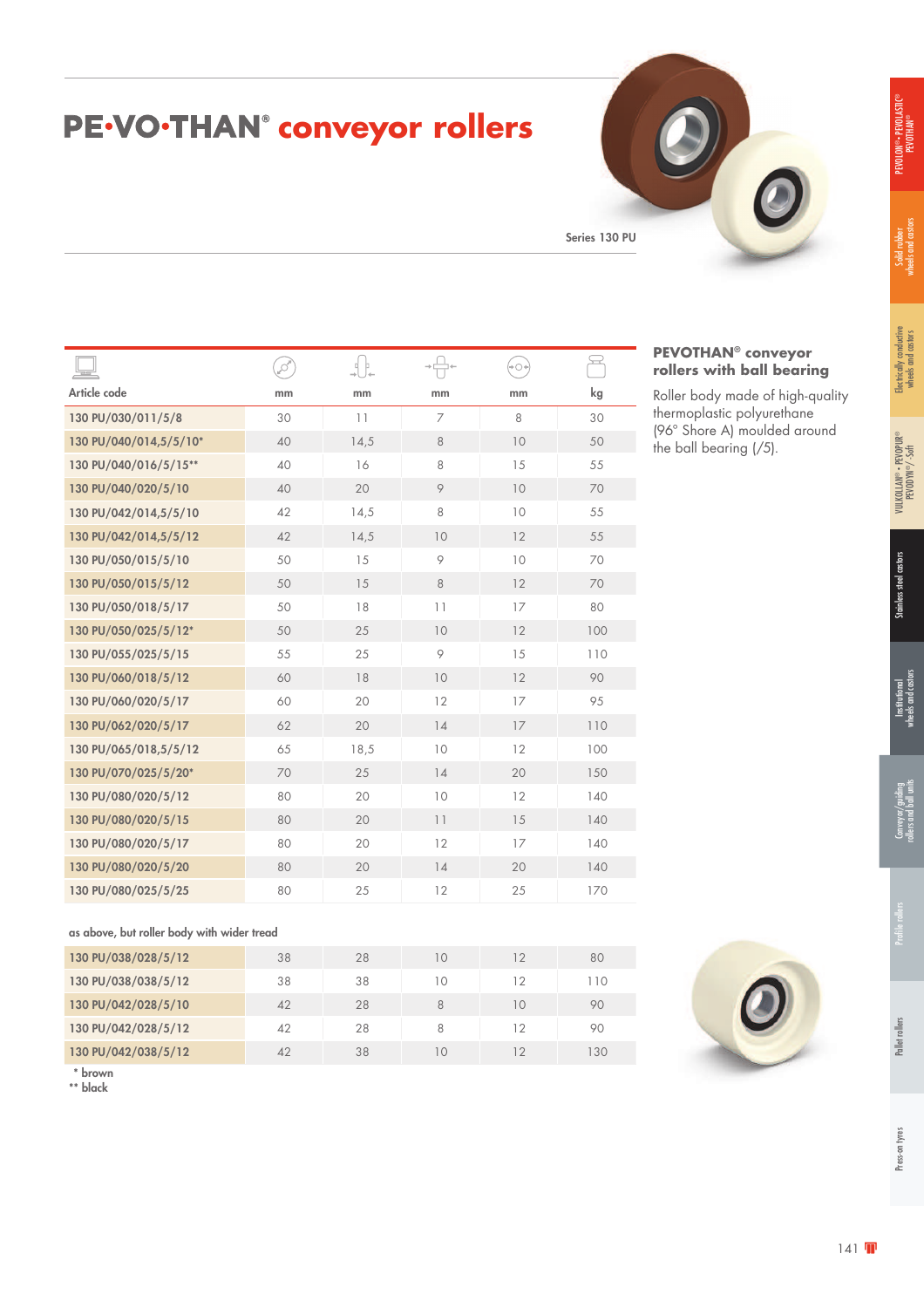# Press-on tyres Pallet rollers Profile rollers Conveyor/guiding

Series 131 PU

### PE-VO-THAN<sup>®</sup> / PE-VO-LASTIC® **conveyor rollers**

Series 130 PU HD

| $\mathbb{R}^{d \times d}$ |    |    | $\rightarrow \Box$ | +0+ |     |
|---------------------------|----|----|--------------------|-----|-----|
| Article code              | mm | mm | mm                 | mm  | kg  |
| 130 PU HD/050/015/5/10    | 50 | 15 | 9                  | 10  | 135 |
| 130 PU HD/050/018/5/15    | 50 | 18 | 11                 | 15  | 150 |
| 130 PU HD/050/018/5/17    | 50 | 18 | 11                 | 17  | 150 |
| 130 PU HD/050/025/5/12    | 50 | 25 | 10                 | 12  | 170 |
| 130 PU HD/060/018/5/12    | 60 | 18 | 10                 | 12  | 150 |
| 130 PU HD/060/020/5/17    | 60 | 20 | 12                 | 17  | 180 |
| 130 PU HD/060/030/5/15    | 60 | 30 | 13                 | 15  | 200 |
| 130 PU HD/070/025/5/20    | 70 | 25 | 14                 | 20  | 270 |
| 130 PU HD/080/020/5/17    | 80 | 20 | 12                 | 17  | 235 |
| 130 PU HD/080/025/5/20    | 80 | 25 | 14                 | 20  | 260 |
| 130 PU HD/080/025/5/25    | 80 | 25 | 15                 | 25  | 290 |

#### **PEVOTHAN® Heavy-duty conveyor rollers with ball bearing**

Roller body made of high-quality thermoplastic polyurethane (98° Shore A / 78° Shore D) moulded around the ball bearing (/5).

#### **PEVOTHAN® single flanged rollers with ball bearing**

Roller body made of high-quality thermoplastic polyurethane (96° Shore A) moulded around the ball bearing (/5).

| نهيجا                         |    | D. |    |      |    |    |    |     |
|-------------------------------|----|----|----|------|----|----|----|-----|
| Article code                  | mm | mm | mm | mm   | mm | mm | mm | kg  |
| 131 PU/062/019/081/026/5/15   | 81 | 62 | 26 | 19   | 26 |    | 15 | 100 |
| 131 PU/062/019/081/026/5/17   | 81 | 62 | 26 | 19   | 26 | 12 | 17 | 100 |
| 131 PU/050/026,5/090/035/5/12 | 90 | 50 | 35 | 26.5 | 35 | 10 | 12 | 120 |

#### **PEVOLASTIC® conveyor rollers with ball bearing**

PEVOLON® roller body with a non-detachable, mechanically bonded tread made of highquality thermoplastic polyurethane (96° Shore A) moulded around the ball bearing (/5).

| تعظ                 |    |    | $\rightarrow \Box$ |                    |    |
|---------------------|----|----|--------------------|--------------------|----|
| Article code        | mm | mm | mm                 | mm                 | kg |
| 133 PU/050/020/5/10 | 50 | 20 |                    | $\left($ $\right)$ | 90 |
| 133 PU/080/027/5/20 | 80 |    | $\Delta$           | 20                 | 90 |

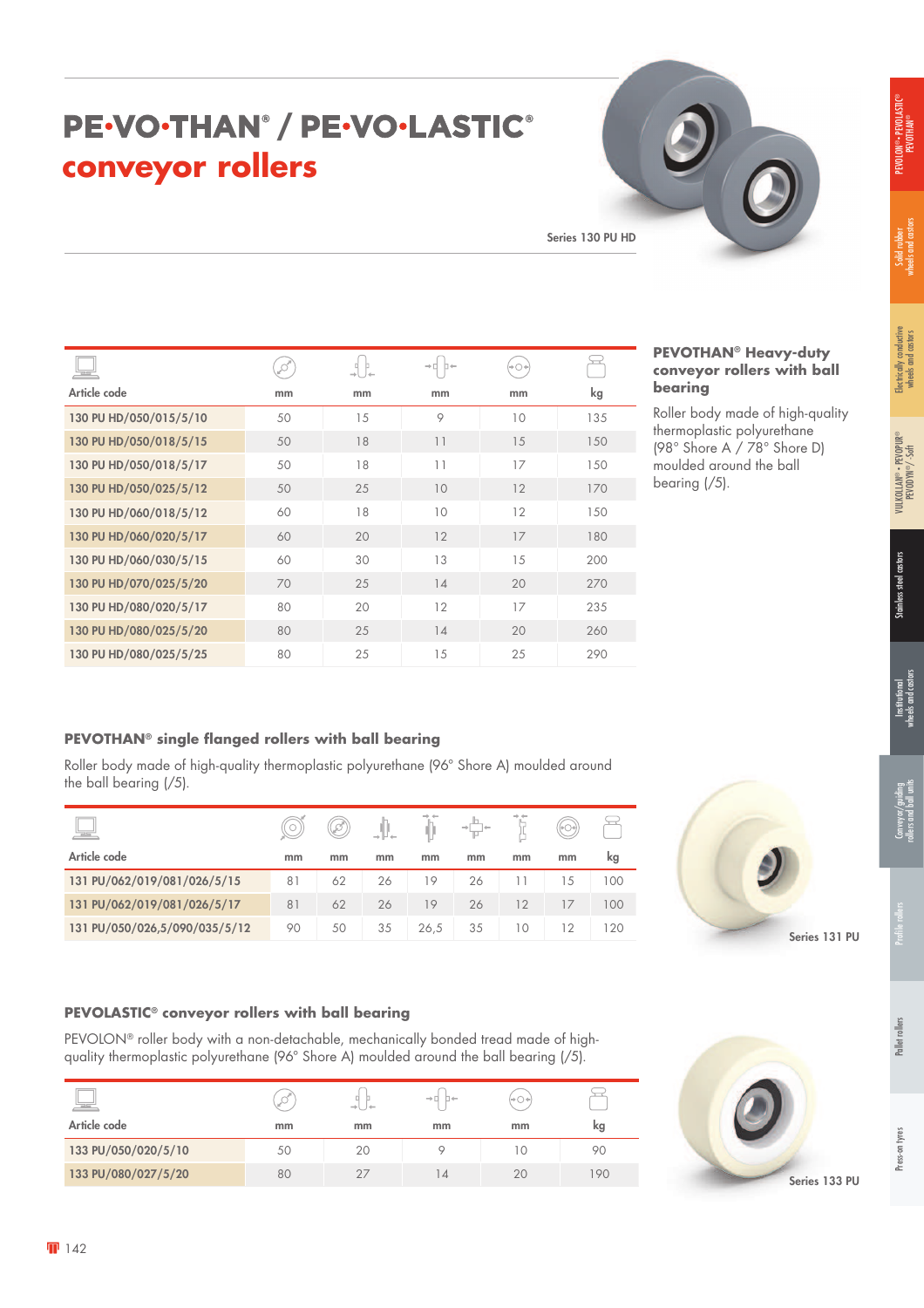# PEVOLON® • PEVOLASTIC® LON®• PEVOLASTIC<br>PEVOTHAN®

# **VULKOLLAN<sup>®</sup> guiding rollers**



|                  | ø   |    | ⇒d b← | '∽⊙ | $\overline{\phantom{a}}$ |
|------------------|-----|----|-------|-----|--------------------------|
| Article code     | mm  | mm | mm    | mm  | kg                       |
| 173/040/015/5/10 | 40  | 15 | 8     | 10  | 55                       |
| 173/040/020/5/10 | 40  | 20 | 8     | 10  | 70                       |
| 173/040/025/5/10 | 40  | 25 | 8     | 10  | 90                       |
| 173/050/015/5/10 | 50  | 15 | 9     | 10  | 70                       |
| 173/050/018/5/17 | 50  | 18 | 10    | 17  | 80                       |
| 173/050/020/5/12 | 50  | 20 | 10    | 12  | 90                       |
| 173/055/020/5/12 | 55  | 20 | 10    | 12  | 100                      |
| 173/055/020/5/15 | 55  | 20 | 10    | 15  | 100                      |
| 173/060/020/5/17 | 60  | 20 | 12    | 17  | 110                      |
| 173/060/020/5/20 | 60  | 20 | 12    | 20  | 110                      |
| 173/070/020/5/17 | 70  | 20 | 12    | 17  | 125                      |
| 173/070/020/5/20 | 70  | 20 | 12    | 20  | 120                      |
| 173/070/025/5/20 | 70  | 25 | 14    | 20  | 160                      |
| 173/070/025/5/25 | 70  | 25 | 15    | 25  | 160                      |
| 173/080/025/5/20 | 80  | 25 | 15    | 20  | 180                      |
| 173/080/025/5/25 | 80  | 25 | 15    | 25  | 180                      |
| 173/090/025/5/25 | 90  | 25 | 15    | 25  | 200                      |
| 173/100/025/5/25 | 100 | 25 | 15    | 25  | 220                      |
| 173/120/025/5/20 | 120 | 25 | 15    | 20  | 270                      |
| 173/120/025/5/25 | 120 | 25 | 15    | 25  | 270                      |
| 173/120/030/5/30 | 120 | 30 | 13    | 30  | 320                      |
| 173/125/030/5/20 | 125 | 30 | 30    | 20  | 335                      |
| 173/125/030/5/25 | 125 | 30 | 35    | 25  | 335                      |
| 173/150/050/5/35 | 150 | 50 | 42    | 35  | 680                      |
| 173/150/080/5/35 | 150 | 80 | 80    | 35  | 1.030                    |
|                  |     |    |       |     |                          |

#### **VULKOLLAN® guiding rollers with ball bearing**

Roller body made of steel with force-fitted roller bearing (/5) and direct bonded VULKOLLAN® tread (93° Shore A).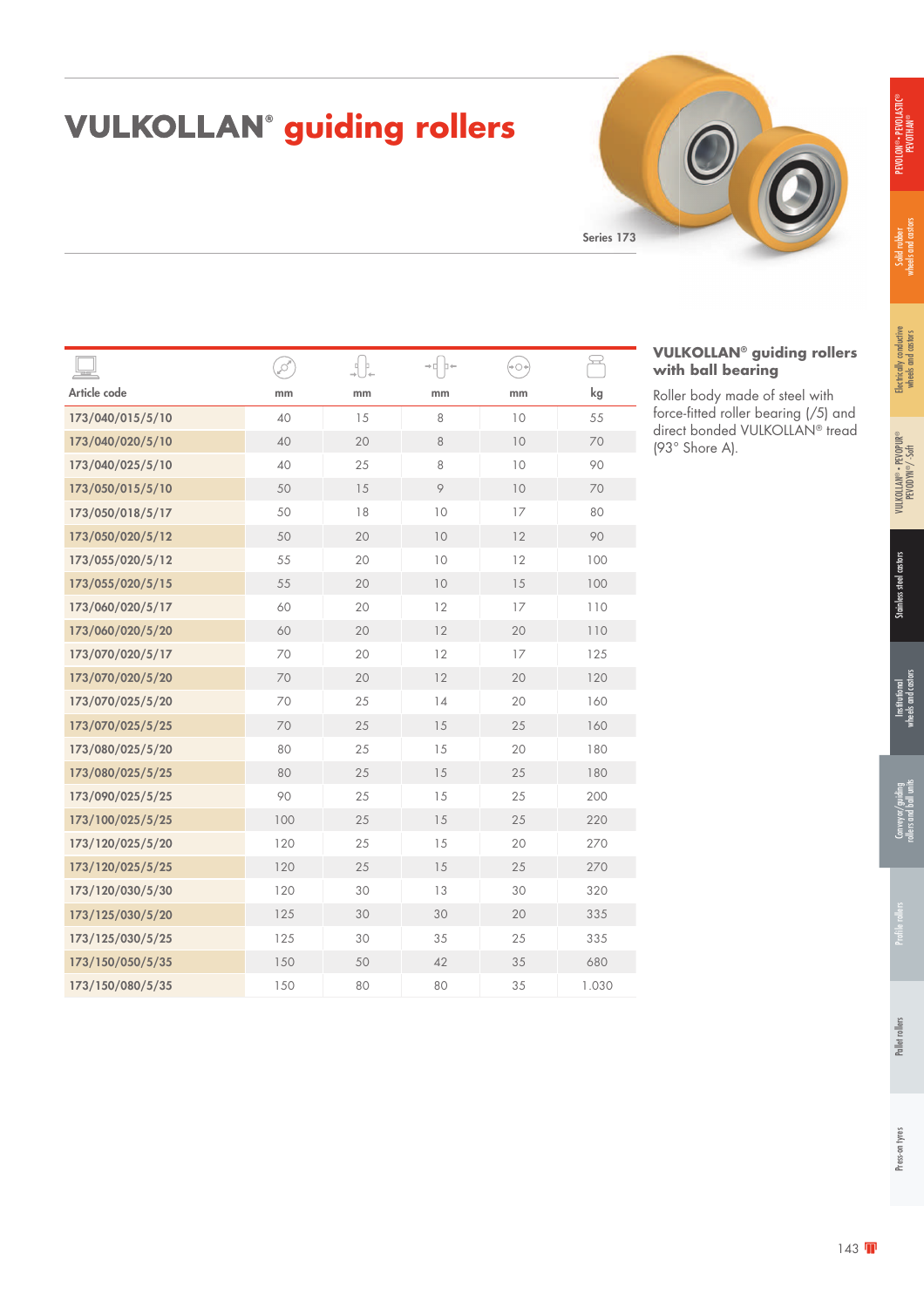# **Ball units**



Series 701

#### **Ball units with steel housing**

Housing bright zinc plated steel or stainless steel. Steel, nylon (N) or stainless steel (R) load ball.

| $=$                              | Ball Ø | D  | D <sub>1</sub> | н  | h  | $\alpha$       | $\mathsf b$    | Hole Ø         | <b>Bolt hole</b><br>spacing |     |
|----------------------------------|--------|----|----------------|----|----|----------------|----------------|----------------|-----------------------------|-----|
| Article code                     | mm     | mm | mm             | mm | mm | mm             | mm             | mm             | mm                          | kg  |
| 701-20/0-F2                      | 20     | 29 | 61             | 22 | 10 | 3              | 7              | 5              | 45                          | 25  |
| 701-25/0-F2                      | 25     | 38 | 73             | 30 | 14 | 3              | 8              | 5              | 56                          | 55  |
| 701-32/0-F2                      | 32     | 46 | 73             | 36 | 16 | $\overline{4}$ | 8              | 5              | 59                          | 125 |
| 701-40/0-F2                      | 40     | 56 | 89             | 46 | 22 | 6              | 13             | $\overline{7}$ | 70                          | 140 |
| 701-50/0-F3                      | 50     | 75 | 121            | 59 | 29 | 6              | 14             | 8              | 92                          | 340 |
|                                  |        |    |                |    |    |                |                |                |                             |     |
| with nylon ball, zinced housing  |        |    |                |    |    |                |                |                |                             |     |
| 701 N-20/0-F2                    | 20     | 29 | 61             | 22 | 10 | 3              | $\overline{7}$ | 5              | 45                          | 20  |
| 701 N-25/0-F2                    | 25     | 38 | 73             | 30 | 14 | 3              | 8              | 5              | 56                          | 25  |
|                                  |        |    |                |    |    |                |                |                |                             |     |
| stainless steel housing and ball |        |    |                |    |    |                |                |                |                             |     |
| 701 R-20/0-F2                    | 20     | 29 | 61             | 22 | 10 | 3              | $\overline{7}$ | 5              | 45                          | 25  |
| 701 R-25/0-F2                    | 25     | 38 | 73             | 30 | 14 | 3              | 8              | 5              | 56                          | 55  |
| 701 R-32/0-F2                    | 32     | 46 | 73             | 36 | 16 | $\overline{4}$ | 8              | 5              | 59                          | 125 |
| 701 R-40/0-F2                    | 40     | 56 | 89             | 46 | 22 | 6              | 13             | $\overline{7}$ | 70                          | 140 |
| 701 R-50/0-F3                    | 50     | 75 | 121            | 59 | 29 | 6              | 14             | 8              | 92                          | 340 |

 $F2 = 2$ -Fixing holes,  $F3 = 3$ -Fixing holes



Design Series 701

PEVOLON® • PEVOLASTIC® PEVOLON® • PEVOLASTI<br>PEVOTHAN®

Pallet rollers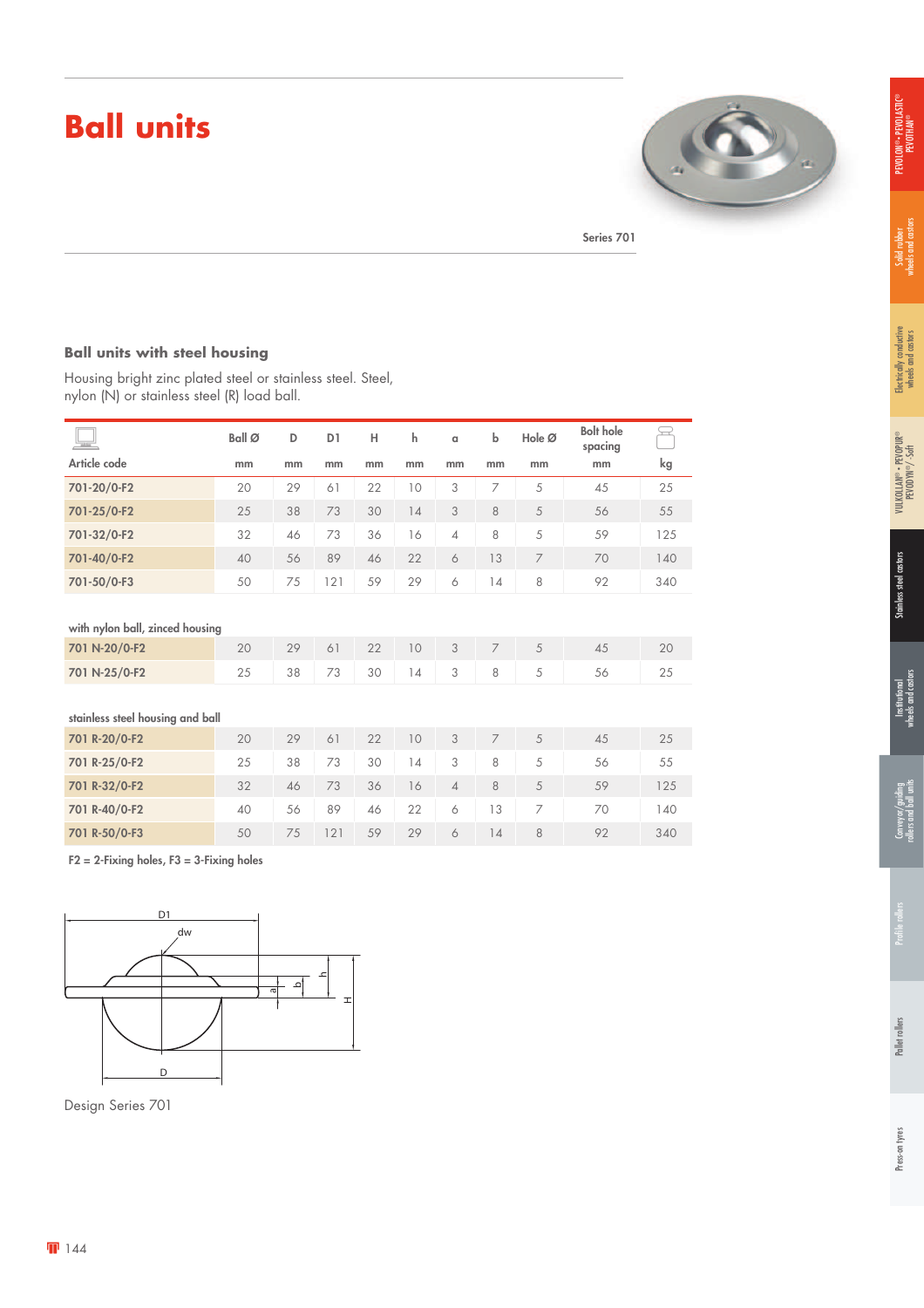# **Ball units**



#### **Ball units with bolt fixing**

Housing bright zinc plated or stainless steel. Steel, nylon (N) or stainless steel (R) load ball.

| $\overline{\phantom{a}}$         | Ball Ø | D    | н    | h.   | $\alpha$ | $\mathsf b$ | <b>Fixing bolt</b> |     |
|----------------------------------|--------|------|------|------|----------|-------------|--------------------|-----|
| Article code                     | mm     | mm   | mm   | mm   | mm       | mm          | mm                 | kg  |
| 702-19/1                         | 19     | 32,1 | 65,2 | 30,2 | 4,7      | 25,4        | $M8 \times 35$     | 20  |
| 702-25/1                         | 25     | 39,7 | 82,7 | 39,7 | 6,3      | 33,4        | $M8 \times 43$     | 55  |
| 702-40/1                         | 40     | 55,5 | 96,8 | 54,8 | 11,9     | 42,9        | $M10 \times 42$    | 140 |
|                                  |        |      |      |      |          |             |                    |     |
| with nylon ball, zinced housing  |        |      |      |      |          |             |                    |     |
| 702 N-19/1                       | 19     | 32,1 | 65,2 | 30,2 | 4,7      | 25,4        | M8 x 35            | 20  |
| 702 N-25/1                       | 25     | 39,7 | 82,7 | 39,7 | 6,3      | 33,4        | $M8 \times 43$     | 25  |
|                                  |        |      |      |      |          |             |                    |     |
| stainless steel housing and ball |        |      |      |      |          |             |                    |     |
| 702 R-19/1                       | 19     | 32,1 | 75,2 | 30,2 | 4,7      | 25,4        | $M8 \times 45$     | 20  |
| 702 R-25/1                       | 25     | 39.7 | 72,7 | 39,7 | 6,3      | 33,4        | $M8 \times 43$     | 55  |
| 702 R-40/1                       | 40     | 55,5 | 86,8 | 54,8 | 11,9     | 42,9        | $M10 \times 32$    | 140 |



Design Series 702

®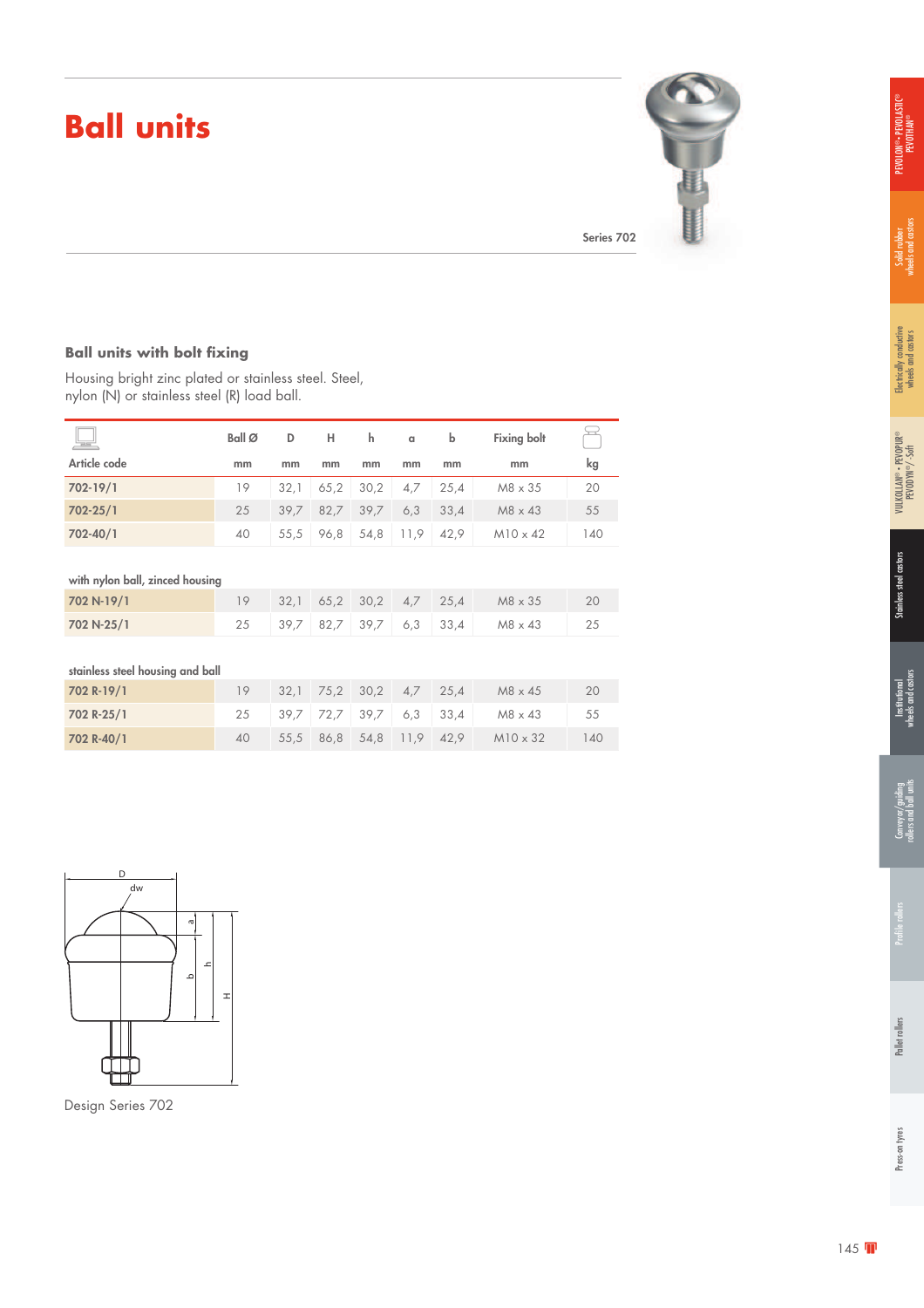# **EURO ball units**



#### **EURO ball units with steel housing**

Housing with separate hardened bearing cup, bright zinc plated or stainless steel. Steel support ball. Steel, nylon or stainless steel load balls.

|                                           | Ball Ø | D  | D <sub>1</sub> | Н    | h    | a   | b    | $\rightarrow$ |  |
|-------------------------------------------|--------|----|----------------|------|------|-----|------|---------------|--|
| Article code                              | mm     | mm | mm             | mm   | mm   | mm  | mm   | kg            |  |
| 710-15/0                                  | 15     | 24 | 31             | 21,0 | 9,5  | 2,8 | 6,3  | 60            |  |
| 710-22/0                                  | 22     | 36 | 45             | 30,0 | 9,8  | 2,8 | 5,5  | 160           |  |
| 710-30/0                                  | 30     | 45 | 55             | 37,0 | 13,8 | 4,0 | 8,3  | 300           |  |
| 710-45/0                                  | 45     | 62 | 75             | 53,5 | 19,0 | 4,0 | 10,0 | 610           |  |
|                                           |        |    |                |      |      |     |      |               |  |
| with nylon ball, zinced housing           |        |    |                |      |      |     |      |               |  |
| 710 N-15/0                                | 15     | 24 | 31             | 21,0 | 9,5  | 2,8 | 6,3  | 10            |  |
| 710 N-22/0                                | 22     | 36 | 45             | 30,0 | 9,8  | 2,8 | 5,5  | 20            |  |
| 710 N-30/0                                | 30     | 45 | 55             | 37,0 | 13,8 | 4,0 | 8,3  | 25            |  |
|                                           |        |    |                |      |      |     |      |               |  |
| with stainless steel ball, zinced housing |        |    |                |      |      |     |      |               |  |
| 710 S-15/0                                | 15     | 24 | 31             | 21,0 | 9,5  | 2,8 | 6,3  | 60            |  |
| 710 S-22/0                                | 22     | 36 | 45             | 30,0 | 9,8  | 2,8 | 5,5  | 160           |  |
| 710 S-30/0                                | 30     | 45 | 55             | 37,0 | 13,8 | 4,0 | 8,3  | 300           |  |
| 710 S-45/0                                | 45     | 62 | 75             | 53,5 | 19,0 | 4,0 | 10,0 | 610           |  |
|                                           |        |    |                |      |      |     |      |               |  |
| stainless steel housing and ball          |        |    |                |      |      |     |      |               |  |
| 710 R-15/0                                | 15     | 24 | 31             | 21,0 | 9,5  | 2,8 | 6,3  | 38            |  |
| 710 R-22/0                                | 22     | 36 | 45             | 30,0 | 9,8  | 2,8 | 5,5  | 100           |  |
| 710 R-30/0                                | 30     | 45 | 55             | 37,0 | 13,8 | 4,0 | 8,3  | 200           |  |
| 710 R-45/0                                | 45     | 62 | 75             | 53,5 | 19,0 | 4,0 | 10,0 | 250           |  |

Electrically conductive wheels and castors

Electrically conductive<br>wheels and castors

Solid rubber<br>wheels and castors wheels and castors

PEVOLON® • PEVOLASTIC® .on®• pevolastic<br>Pevothan®